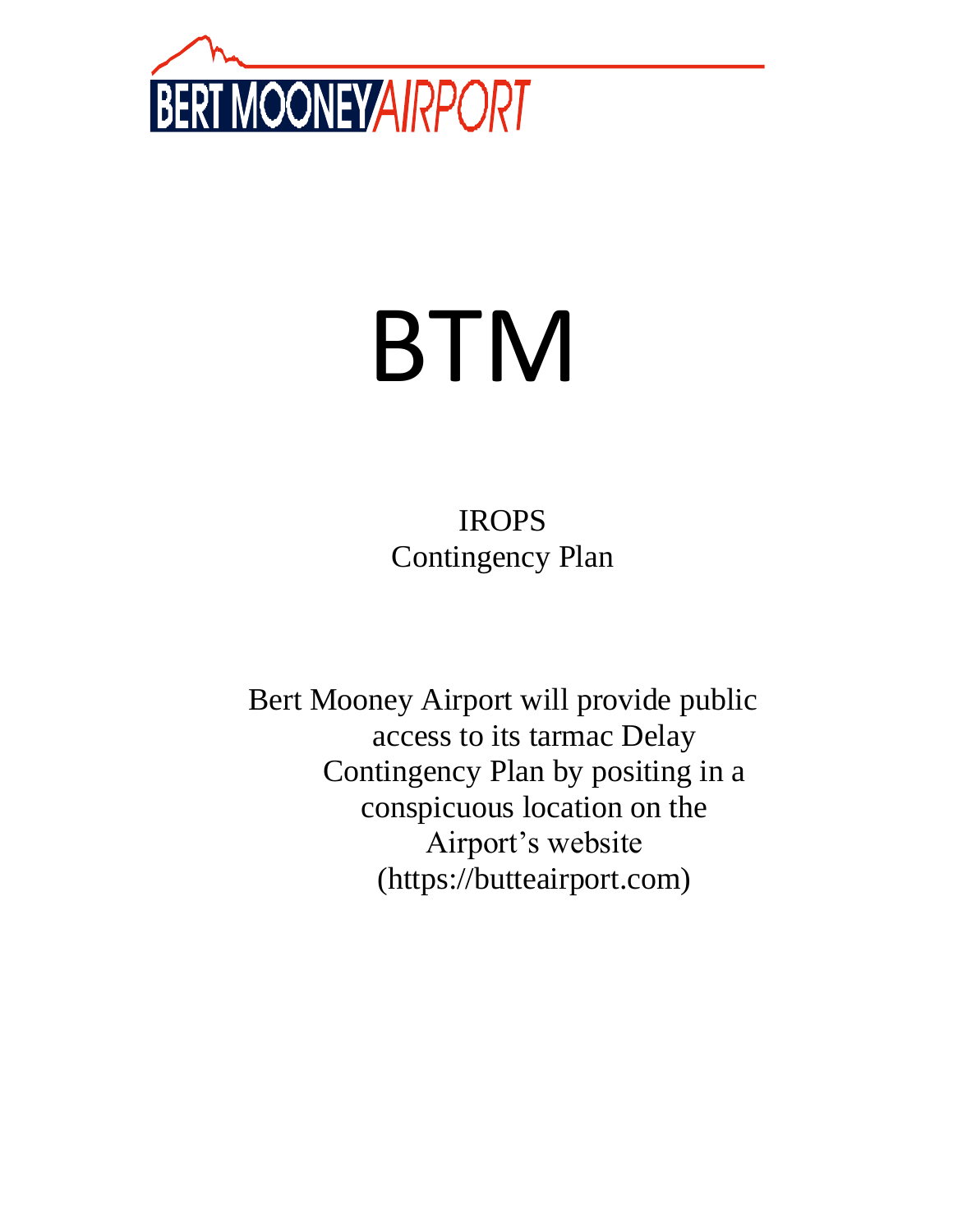

| <b>Document Revision</b> |             |                |          |             |         |  |
|--------------------------|-------------|----------------|----------|-------------|---------|--|
| <b>Revision</b>          | <b>Date</b> | <b>Content</b> | Revision | <b>Date</b> | Content |  |
| $\mathbf 1$              | 5/15/2017   |                |          |             |         |  |
| $\overline{2}$           | 5/23/2022   |                |          |             |         |  |
|                          |             |                |          |             |         |  |
|                          |             |                |          |             |         |  |
|                          |             |                |          |             |         |  |
|                          |             |                |          |             |         |  |
|                          |             |                |          |             |         |  |
|                          |             |                |          |             |         |  |
|                          |             |                |          |             |         |  |
|                          |             |                |          |             |         |  |
|                          |             |                |          |             |         |  |
|                          |             |                |          |             |         |  |
|                          |             |                |          |             |         |  |
|                          |             |                |          |             |         |  |
|                          |             |                |          |             |         |  |
|                          |             |                |          |             |         |  |
|                          |             |                |          |             |         |  |
|                          |             |                |          |             |         |  |
|                          |             |                |          |             |         |  |
|                          |             |                |          |             |         |  |
|                          |             |                |          |             |         |  |
|                          |             |                |          |             |         |  |
|                          |             |                |          |             |         |  |
|                          |             |                |          |             |         |  |
|                          |             |                |          |             |         |  |
|                          |             |                |          |             |         |  |
|                          |             |                |          |             |         |  |
|                          |             |                |          |             |         |  |
|                          |             |                |          |             |         |  |
|                          |             |                |          |             |         |  |
|                          |             |                |          |             |         |  |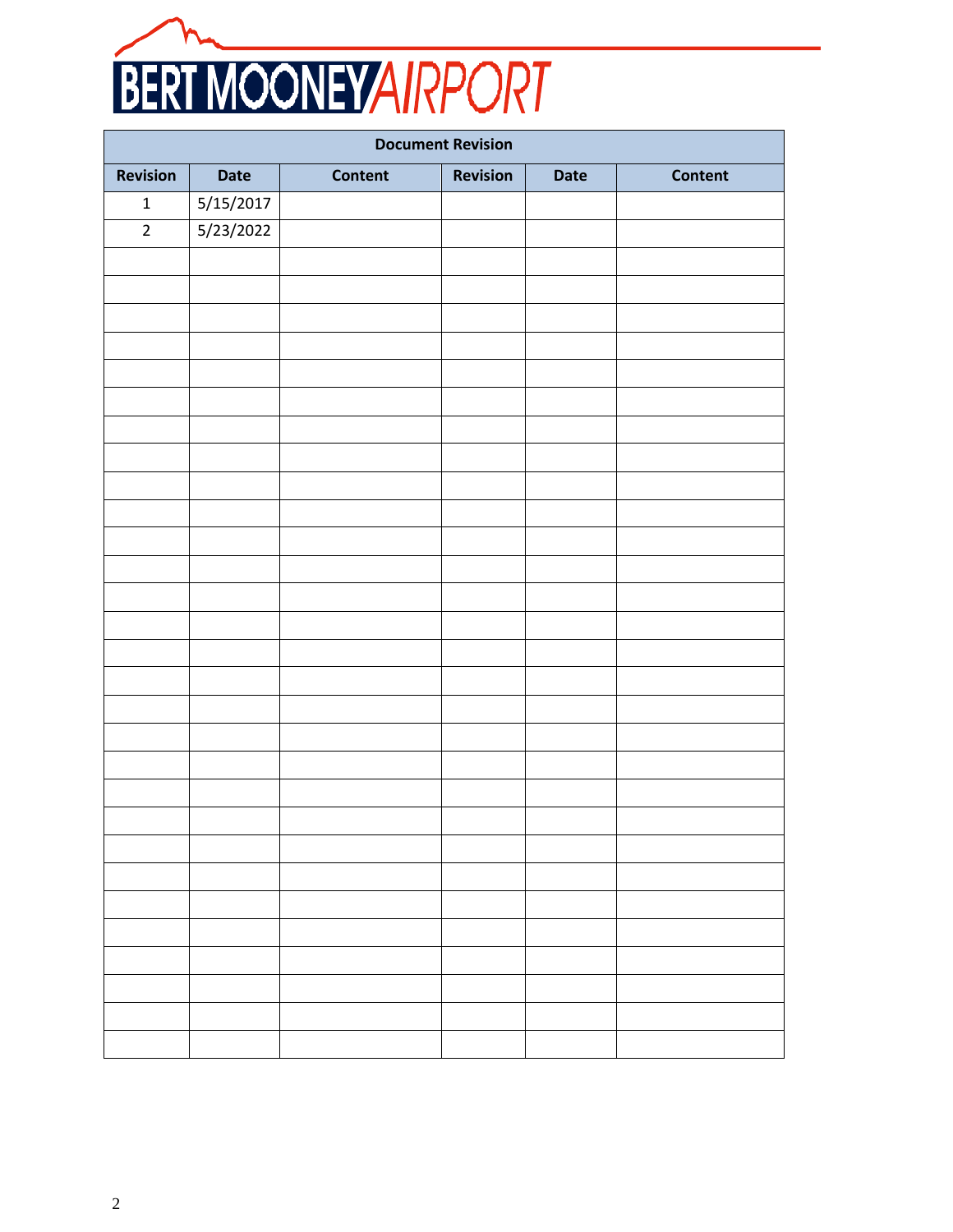

### **Table of Contents**

| 1.8 Provide for the Deplanement of Passengers Following Excessive Tarmac Delays  6               |
|--------------------------------------------------------------------------------------------------|
|                                                                                                  |
| 1.10 Provide a Sterile Area for Passengers Who Have Not Cleared United States Customs and Border |
|                                                                                                  |
|                                                                                                  |
|                                                                                                  |
|                                                                                                  |
|                                                                                                  |
|                                                                                                  |
|                                                                                                  |
|                                                                                                  |
|                                                                                                  |
|                                                                                                  |
|                                                                                                  |
|                                                                                                  |
|                                                                                                  |
|                                                                                                  |
|                                                                                                  |
|                                                                                                  |
|                                                                                                  |
|                                                                                                  |
| Appendix A - Compliance Matrix of BTM IROPS Contingency Plan with DOT Model Contingency Plan15   |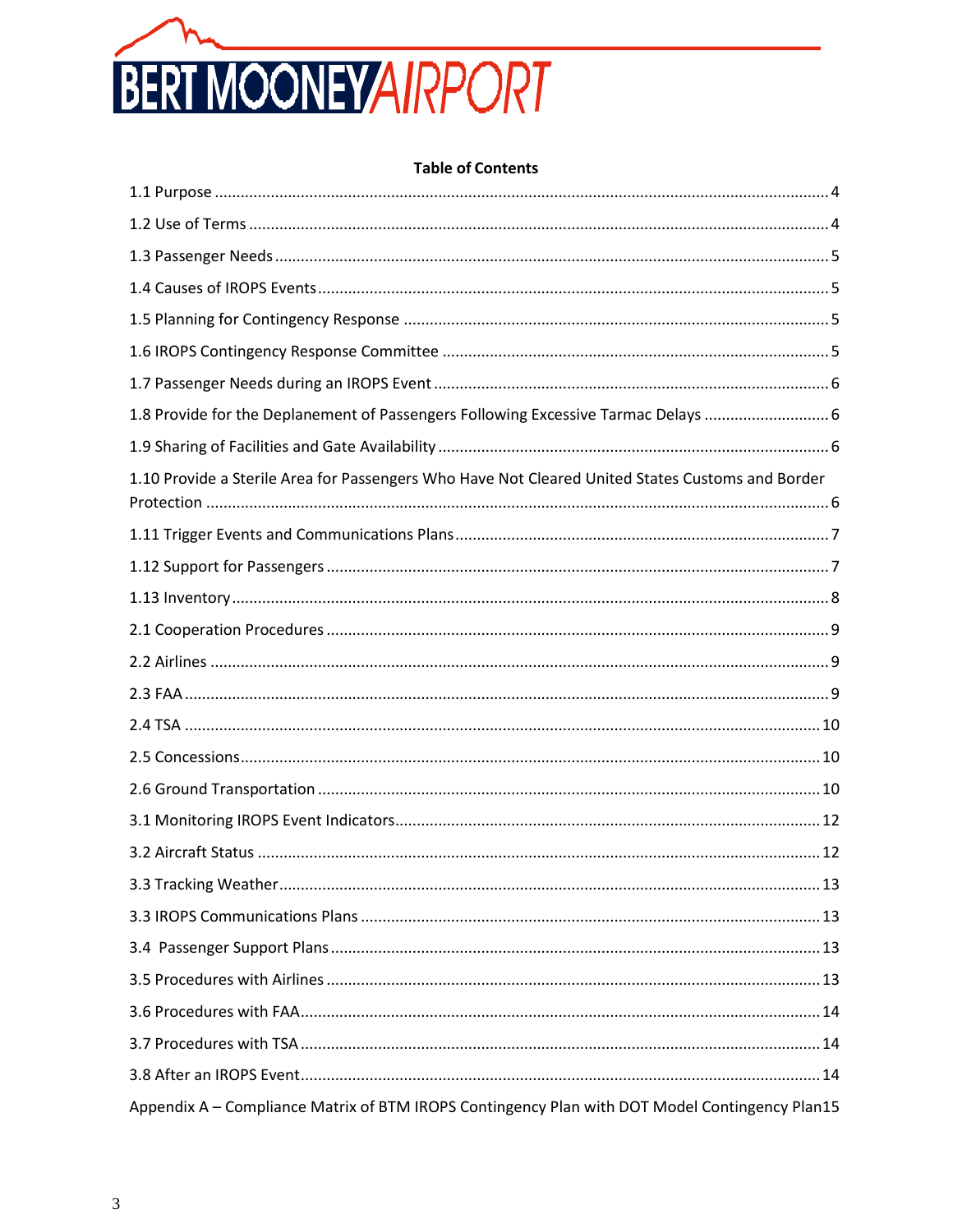

| Appendix D - Contact Details for BTM IROPS Contingency Response Committee and Points of Contact |  |
|-------------------------------------------------------------------------------------------------|--|
|                                                                                                 |  |

### <span id="page-3-0"></span>**1.1 Purpose**

This document provides a coordinated Contingency Plan for Bert Mooney Airport (BTM). It was developed by airport management with sponsorship of airport tenants. Airport management recognizes that individual plans and a coordinated effort by the airlines, airports, government agencies, and other aviation service providers is essential to successfully minimizing the impact of irregular operations on passengers. This coordinated contingency management plan provides a common point of focus for BTM's coordinated response to irregular operations.

The emphasis for this plan is the identification and documentation of areas of contingency activities for BTM's aviation service providers that require support from one or more service provider on the airport.

### <span id="page-3-1"></span>**1.2 Use of Terms**

The following is a list of terms and definitions used throughout this Model Plan and associated topic worksheets.

*Irregular Operations (IROPS)* – Exceptional events that require actions and/or capabilities beyond those considered usual by aviation service providers. Generally speaking, an impact of these events is the occurrence of passengers experiencing delays, often in unexpected locations for an undetermined amount of time. Examples include extreme weather events (such as snowstorms, hurricanes, tornados), geological events (such as earthquakes, volcanoes), and other events (such as power outages or security breaches).

*Passengers* – Includes people traveling, service animals in the cabin, and live cargo onboard aircraft and in the terminal area.

*Customers* – Includes both passengers and other non-aviation service personnel such as individuals who are in the terminal area.

*FAA* – Federal Aviation Administration - Please note that for the purposes of this guidebook, references to the FAA include all forms of air traffic control (ATC) services.

*CBP* – Customs and Border Protection

*TSA* – Transportation Security Administration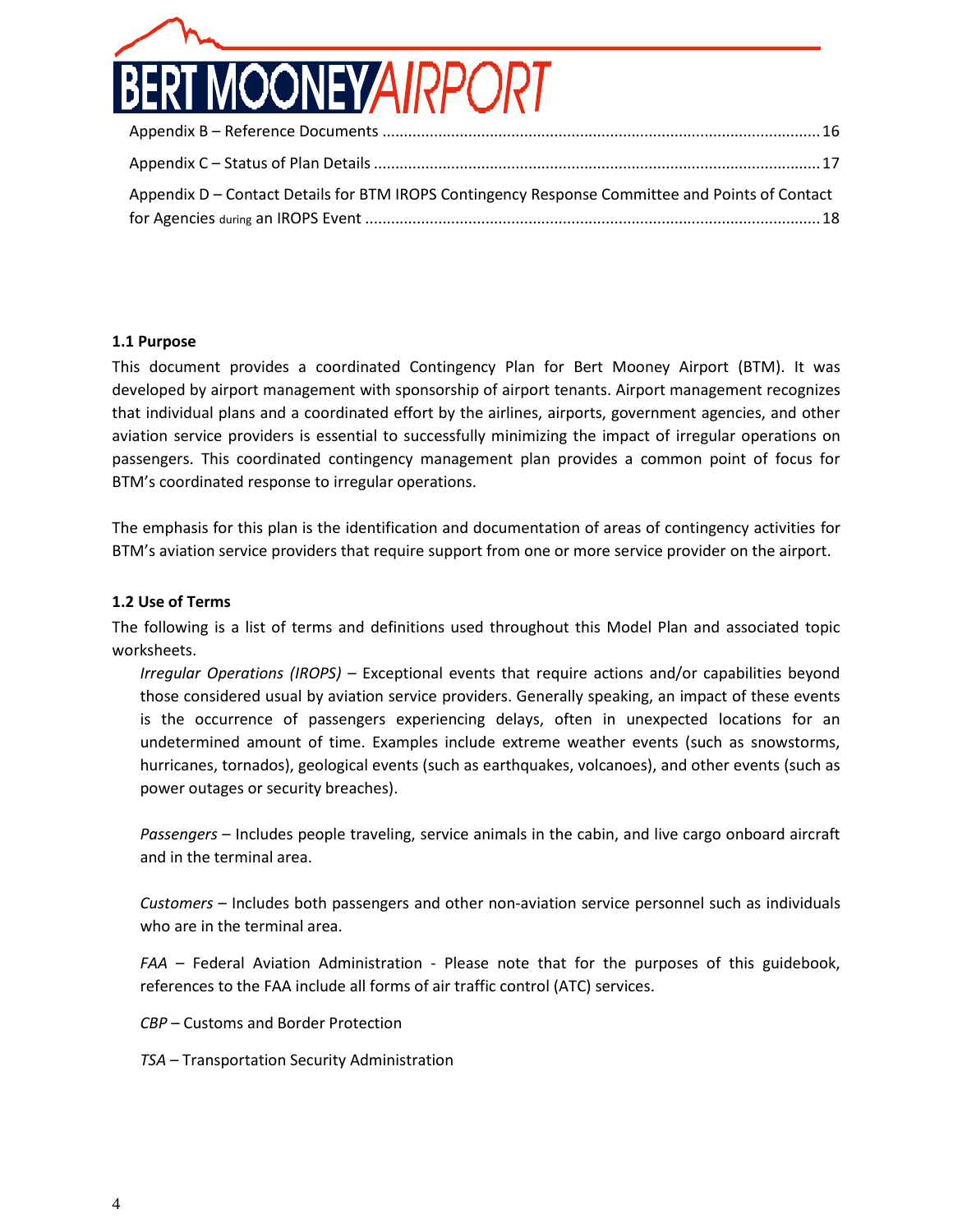

*Service Providers* – All entities at an airport that provide services for customers and passengers including but not limited to: airports, airlines, concessionaires, ground transportation agencies, government agencies, fixed base operators (FBO), overnight accommodations, emergency response, military (if joint-use facility), and diversion airports.

### <span id="page-4-0"></span>**1.3 Passenger Needs**

Needs of passengers, both on board aircraft on the ground or in the airport terminal during lengthy delay or other irregular events, vary and normally require the attention of more than one party. By understanding the needs of passengers during such delays, the Airport, airlines, government agencies, and other aviation service providers can take appropriate steps to anticipate and address such needs

### <span id="page-4-1"></span>**1.4 Causes of IROPS Events**

IROPS can include a number of conditions such as extreme weather, geological events, reduction of airport facility capacity, aircraft mechanical problems, and labor issues. The impacts of IROPS include flight delays, cancellations, and diversions resulting in potentially adverse impacts on passengers and other airport customers. In addition to impacts on passengers, IROPS events also have an impact on airport operations. There are four phases of impact during an IROPS event that must be planned for:

- Surge
- **Capacity**
- Off-hours
- Extended stay

Each IROPS event is unique, and airlines, diversion airports, government agencies, and other aviation service providers will benefit from the Contingency Plan accounting for diverse IROPS characteristics by adapting to changing conditions.

### <span id="page-4-2"></span>**1.5 Planning for Contingency Response**

The purpose of IROPS management is to identify and document actions requiring coordination between two or more aviation service providers. Joint actions are identified that reflect both current individual contingency plans and areas of recommended communication, collaboration, and coordination between service providers.

### <span id="page-4-3"></span>**1.6 IROPS Contingency Response Committee**

The IROPS Committee has been established following guidelines of the DOT's Model Contingency Plan. BTM airport management provides sponsorship and chairs the Committee.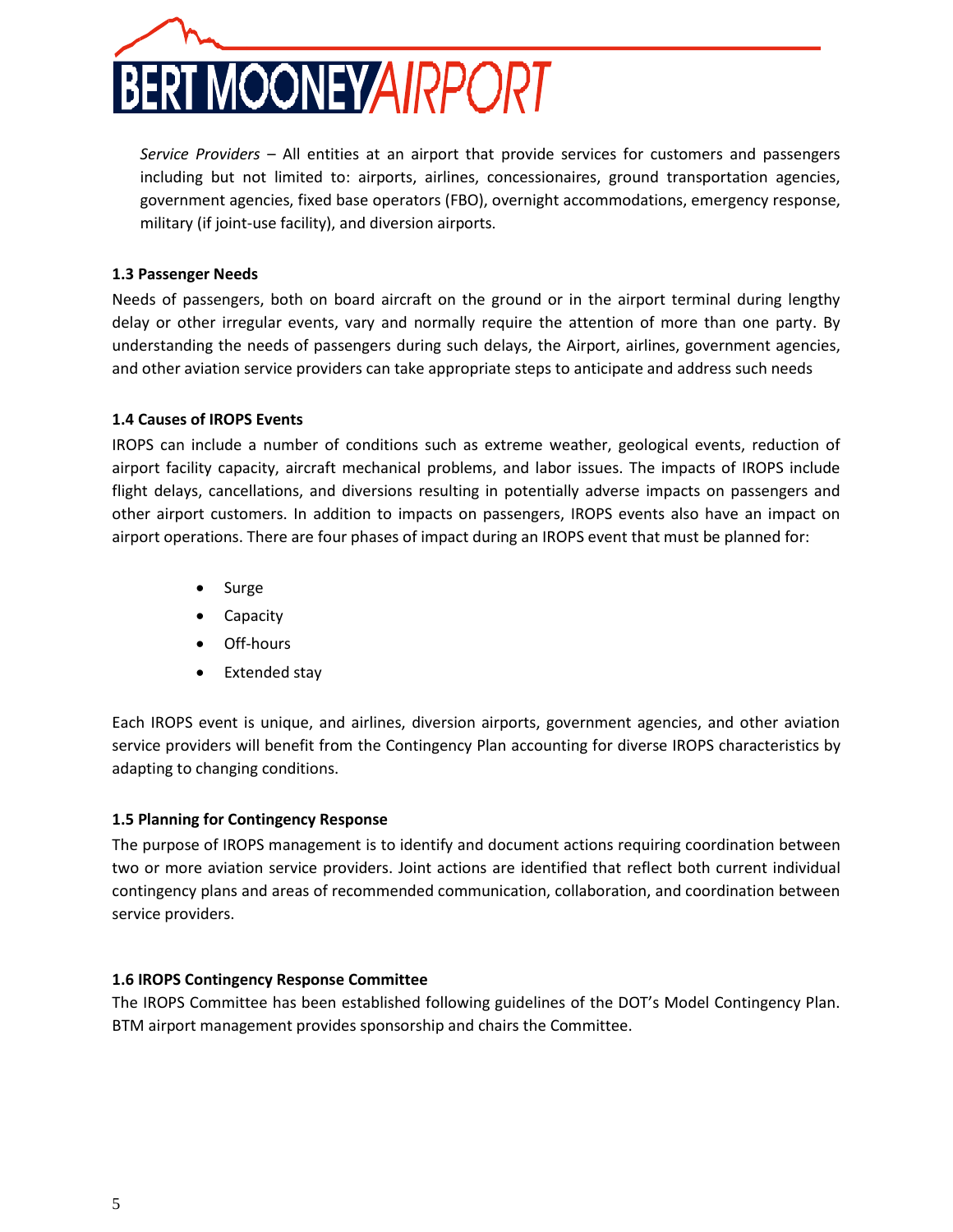

The goal of the committee is to establish and enhance contingency plans through collaborative decision making. This will ensure that actions result in a unified level of customer care across all aviation service providers during IROPS events.

Members of the IROPS Contingency Response Committee include representatives of local aviation and service providers. Organizations and representatives are shown in the IROPS Contingency Response Committee table along with their 24/7 contact and notification information is attached as Appendix A.

### <span id="page-5-0"></span>**1.7 Passenger Needs during an IROPS Event**

Passenger Needs focuses on needs of passengers and other customers during IROPS events, with special focus provided for special needs passengers:

- Information
- Communications
- Food / Hydration
- Retail
- Lodging / Rest
- Ground Transportation

### <span id="page-5-1"></span>**1.8 Provide for the Deplanement of Passengers Following Excessive Tarmac Delays**

BTM does not own or operate equipment needed to safely deplane passengers from air carrier aircraft, therefore the airport is unable to provide for the deplanement of passengers. Additionally, airport personnel are not trained to assist in the deplanement of passengers using equipment owned or operated by air carriers, or contract service providers. However, the airport has provided a list of available equipment (1.13) and contact information for qualified airline and service providers (Appendix D) to facilitate the safe deplanement of passengers.

### <span id="page-5-2"></span>**1.9 Sharing of Facilities and Gate Availability**

All gates at BTM are common use and controlled by the airport. The airport has directed air carriers serving BTM to make gates available to any air carrier seeking to deplane at a gate to the maximum extent possible.

# <span id="page-5-3"></span>**1.10 Provide a Sterile Area for Passengers Who Have Not Cleared United States Customs and Border Protection**

BTM does not have a commercial international passenger processing facility. The airport will coordinate with local C&BP and law enforcement officials to identify suitable areas and procedures for establishing a temporary sterile area in the concourse into which international passengers on diverted aircraft who have not cleared United States Customs and Border Protection can deplane. Once these efforts are complete, the airport will coordinate with local C&BP officials to develop procedures that will allow international passengers who have not cleared United States Customs and Border Protection to be deplaned into these sterile areas to the extent possible.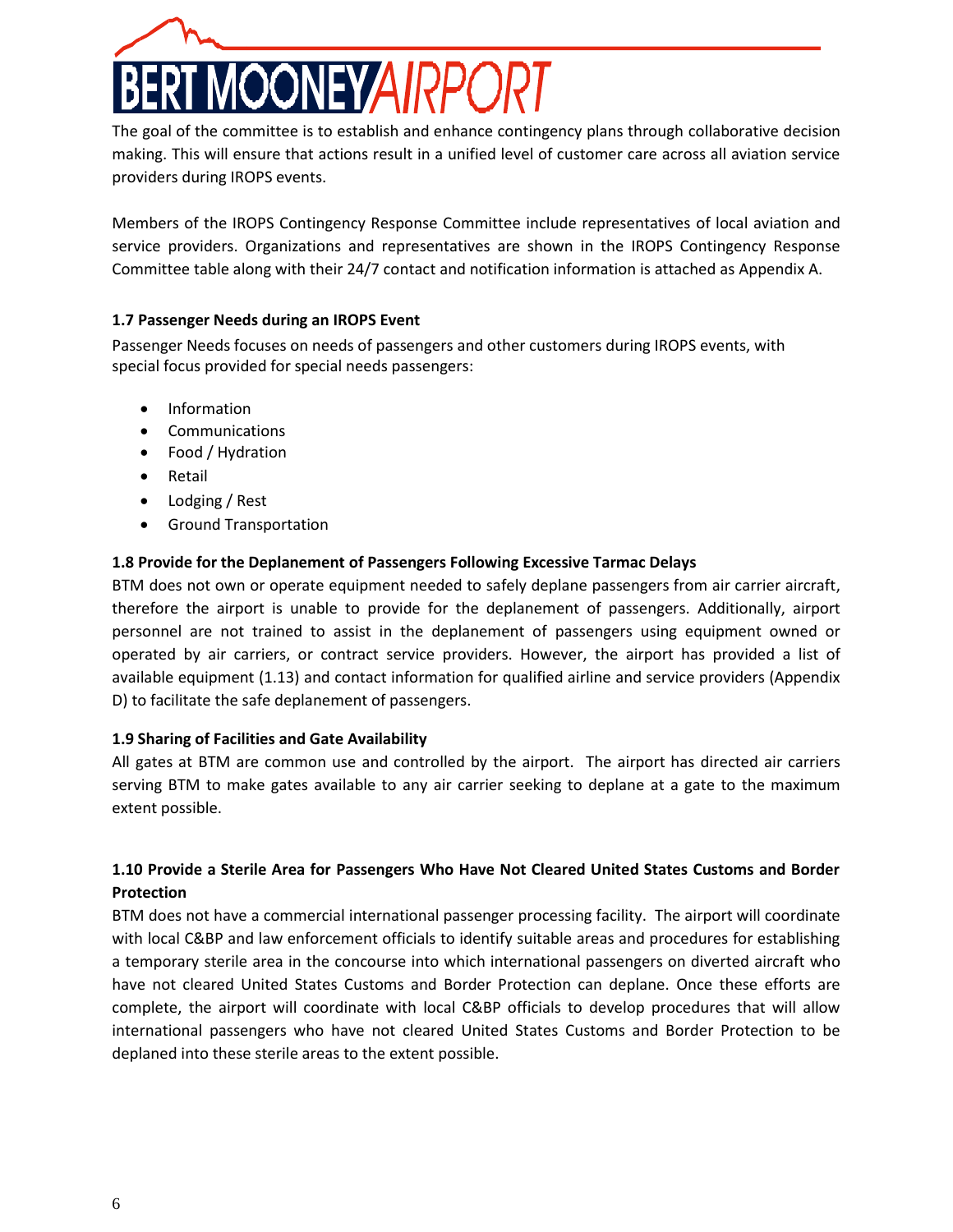

### <span id="page-6-0"></span>**1.11 Trigger Events and Communications Plans**

Effective response to an evolving IROPS event depends on timely shared situational awareness among all service providers. Relevant IROPS information includes the early identification of a potential IROPS situation and conditions as the event evolves.

Key elements of communication during an IROPS event require a coordinated response by airport operations, the airlines, ATC, and by affected diversion airports to track and share aircraft status both inair and on-ground. Based on the situational need, additional communications among other organizations such as the TSA, concessionaires, CBP, and ground transportation may be required during the following events:

- Extended Ground Delays (weather, mechanical, crew)
- Flight Cancelations
- Flight Diversions

### Communications Matrix:

- Representatives of the impacted airline are responsible for ensuring information is shared with the airport and service providers in a timely manner.
- Representatives of impacted airlines are responsible for keeping passengers apprised of flight status on a consistent basis according to their local IROPS plan.
- Representatives of the impacted airline should ensure common gate space or ramp space is available for terminal access.
- If terminal access is not available, representatives of the impacted airline must contact the airport authority immediately for assistance.
- For protracted delays, the airport authority will assist representatives of the impacted airlines to arrange food, transportation, security of the sterile area, and lodging to include keeping the terminal open on a twenty-four-hour basis.
- If the airport has a diversion from an airline not currently serving the BTM, airport management will coordinate with the impacted airline and our partner airlines and FBOs to provide gate space, ground handling and service items.

### <span id="page-6-1"></span>**1.12 Support for Passengers**

The key goal of the IROPS plan is to ensure focus on coordinated support of passengers and other customers during the event to include:

- Support for deplaning of passengers from aircraft
- Sharing of facilities, including making gates available
- Having a sterile area available for passengers who have not yet cleared CBP.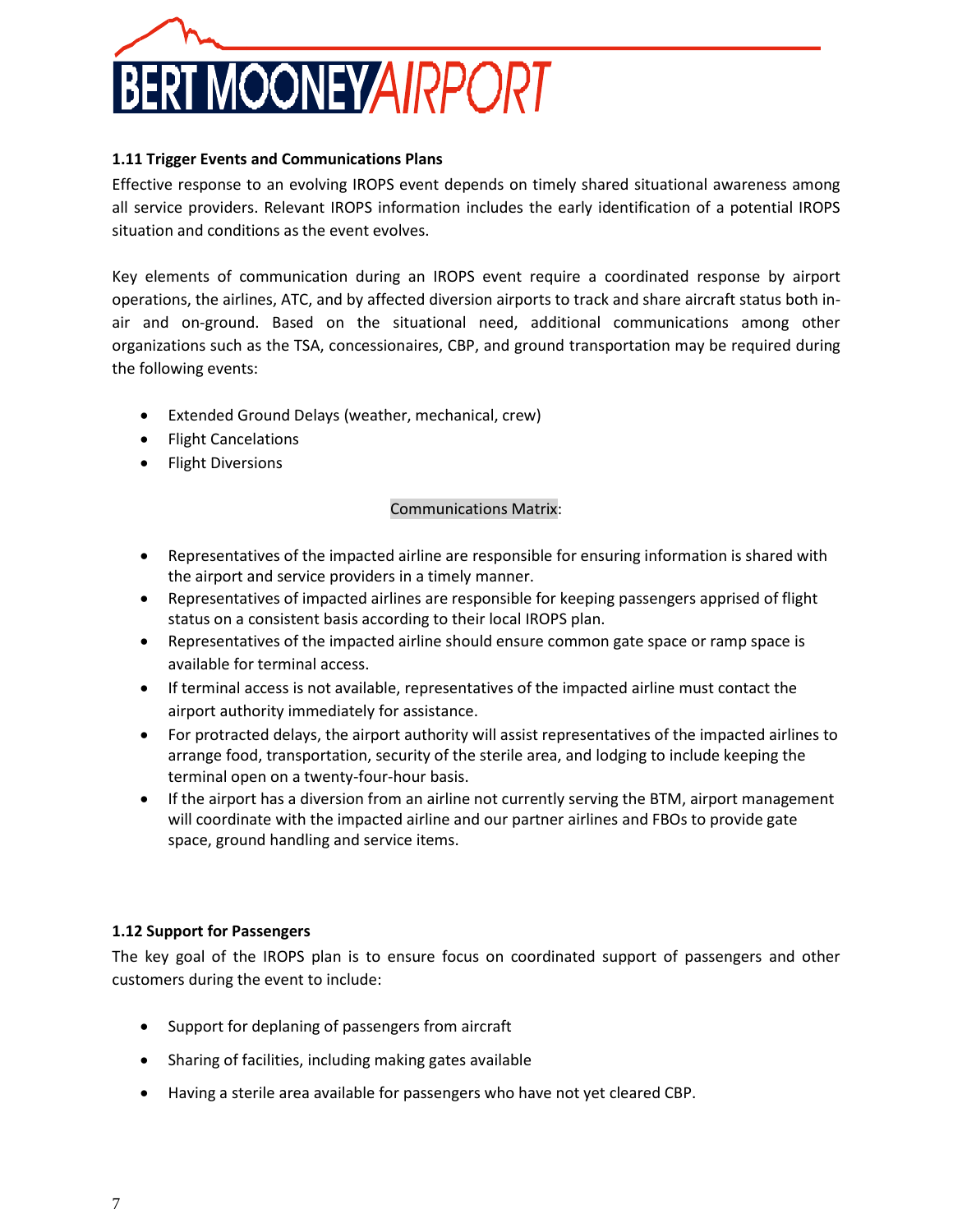

### <span id="page-7-0"></span>**1.13 Inventory**

This section describes resources (equipment and supplies) held by the airport, airlines, ground handling agents and FBOs beyond those which have been planned for shared use, but that could be made available for use if requested.

**GSE LIST** GSE List

GSE = Tugs, Tow Bars, Fuel trucks, Deice Trucks, Potable Water, GPU's, Air start, baggage carts

| QTY          | <b>TYPE</b>                          | MAKE/MODEL                  | <b>SPECS</b> |
|--------------|--------------------------------------|-----------------------------|--------------|
|              |                                      |                             |              |
| 3            | <b>Bag Carts</b>                     | Bentz                       | SW-DL        |
| 1            | Electric Belt Loader                 | Charlatte                   | SW-DL        |
| 1            | RJ 200 Tow bar                       | Davco                       | SW-DL        |
| 1            | 48 V 500-amp Hour Bel Loader battery | Deka                        | SW-DL        |
| 2            | Glycol Pump                          | Honda WP20X                 | SW-DL        |
| 1            | Kubota                               | 2007 RTV900GS-H             | SW-DL        |
| 1            | Kubota                               | New Style RTV900GS-H W/Plow | SW-DL        |
| 1            | Lavorat Cart                         | Par-Kan LVC-250             | SW-DL        |
| 1            | De-Ice Truck                         | Premier Type 1&4            | SW-DL        |
| $\mathbf{1}$ | Potable Water Cart                   | SGU Mfg                     | SW-DL        |
| 1            | Jetway Conveyor                      | 2014 Timberline             | SW-DL        |
| $\mathbf{1}$ | Diesel GPU                           | 2006 TLD GPU 100 KVA        | SW-DL        |
| 1            | Heater                               | 2004 S&S Tug Baby dragon    | SW-DL        |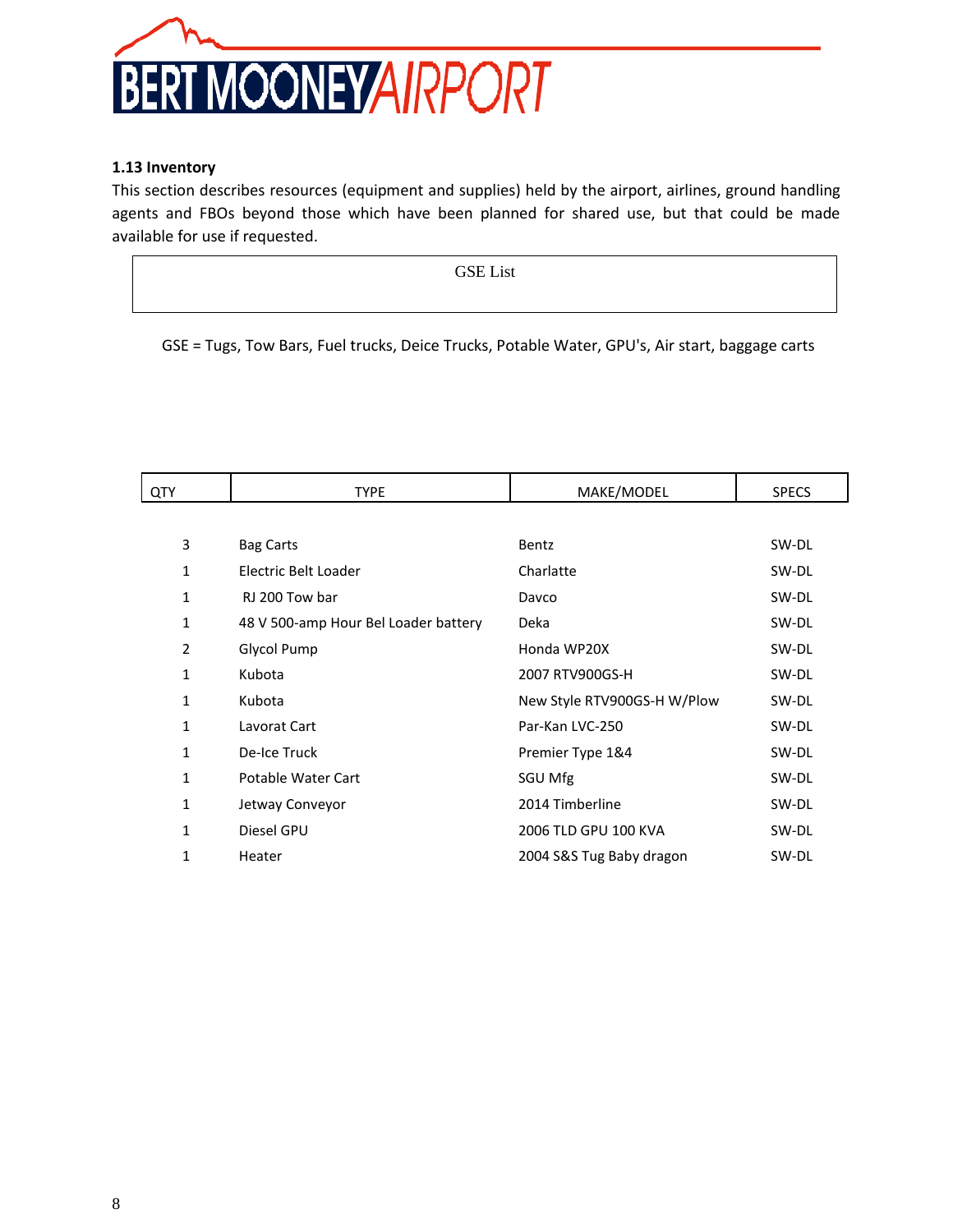

# **CHAPTER 2 - ESTABLISH PROCEDURES TO COOPERATE**

The following sections document the establishment of operating procedures with service providers (e.g., airlines, FAA, CBP, TSA, concessions, ground transportation) for use during IROPS events.

### <span id="page-8-0"></span>**2.1 Cooperation Procedures**

Service providers are vital in local IROPS planning efforts. Coordination with these entities is critical in order to establish procedures that will be followed during an IROPS event.

### <span id="page-8-1"></span>**2.2 Airlines**

It is recognized that the DOT has issued a rulemaking that requires airlines to adopt tarmac delay contingency plans and coordinate them with airports they serve and their diversion airports. The Establish Procedures with Airlines table describes airline procedures specific to IROPS events for each airline operating out of the airport. Appendix B contains copies of specific airline procedures and tarmac delay contingency plans on file.

### <span id="page-8-2"></span>**2.3 FAA**

It is recognized that FAA has issued directives to air traffic personnel pertaining to aircraft making tarmac delay requests related to United States DOT's 14 CFR Part 359 *Enhanced Protection for Airline Passengers*. The FAA has also established procedures allowing airports access to aircraft flight status. The Establish Procedures with FAA table describes BTM's FAA actions specific to IROPS events. Appendix B contains copies of specific procedures with the FAA.

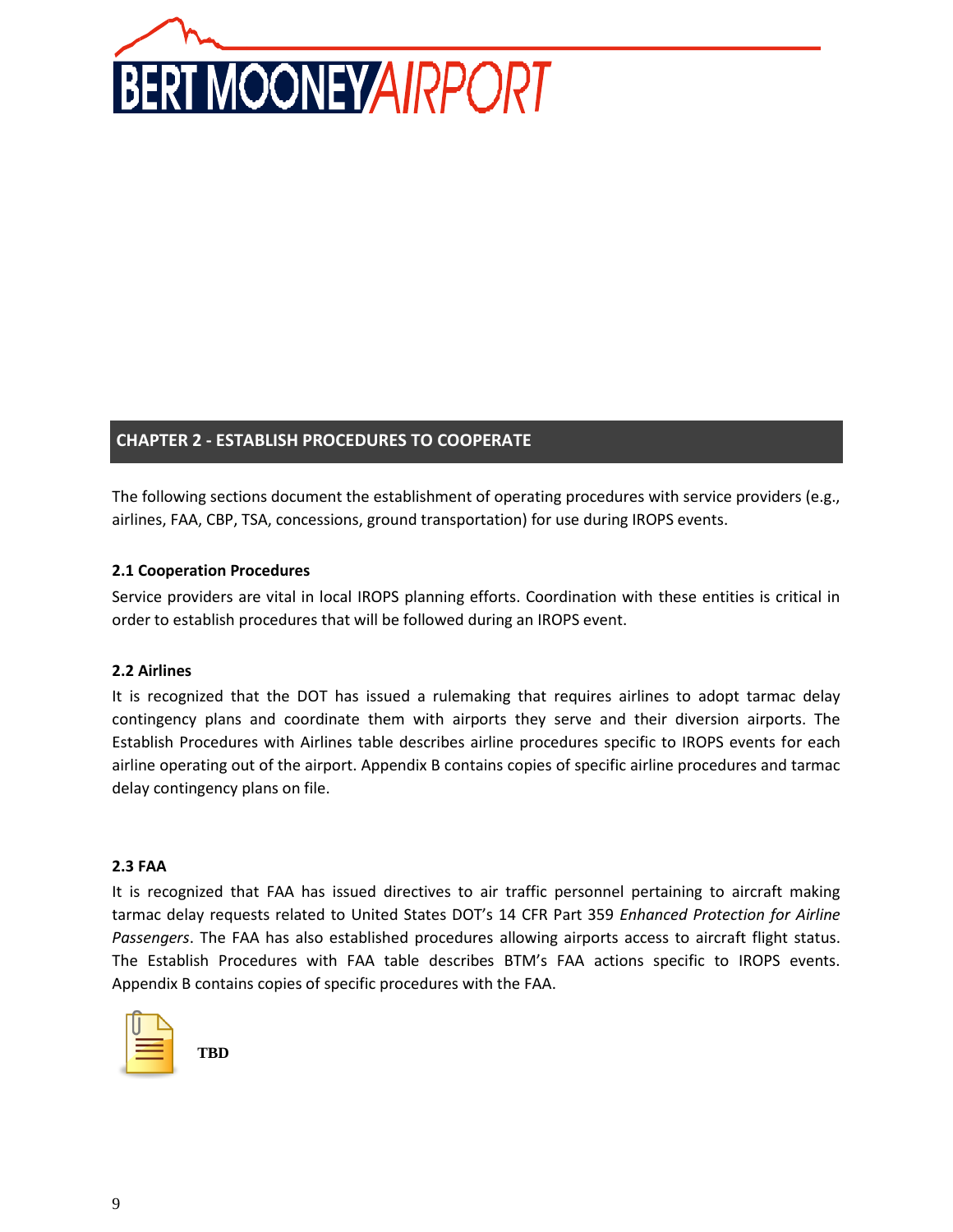

### <span id="page-9-0"></span>**2.4 TSA**

It is recognized that the Department of Homeland Security has issued procedures to TSA Federal Security Directors concerning establishing and utilizing secure areas using procedures in the Airport Security Program or Aircraft Operator Standard Security Program.



The Establish Procedures with TSA table describes BTM's TSA procedures specific to IROPS events. Appendix B contains copies of specific procedures with the FAA.

**TBD**

### <span id="page-9-1"></span>**2.5 Concessions**

Airport concessionaires have agreed to provide service during IROPS events, including those resulting in extended passenger (and other customers) stay in the terminal area. Key considerations include agreement to remain open during extended hours and support for special-needs passengers, including new infant supplies.

### <span id="page-9-2"></span>**2.6 Ground Transportation**

Ground transportation organizations have agreed to provide service during IROPS events, including those resulting in extended passenger (and other customers) stay in the terminal area. Key considerations include agreement to provide service during extended hours and procedures for obtaining additional resources when required.

| Organization                       | <b>Contact</b>               |
|------------------------------------|------------------------------|
| Mining City Taxi                   | 406-723-6511                 |
| Butte Cab Co                       | 406-498-9713                 |
| Hertz                              | 406-494-2843                 |
| Avis/Budget<br>Enterprise          | 406-494-3131<br>406-494-1900 |
| <b>Tucker Transportation (Bus)</b> | 406-723-4623                 |

### **2.7 Other Providers to Consider**

Above and beyond the service providers identified in the previous section, several other entities should be coordinated with, as appropriate. The list below highlights some of these service providers that should be considered when establishing procedures to follow during IROPS events.

- Alternate transportation providers (mass transit, bussing companies, off-site rental car agencies)
- Overnight accommodations (nearby hotels\*)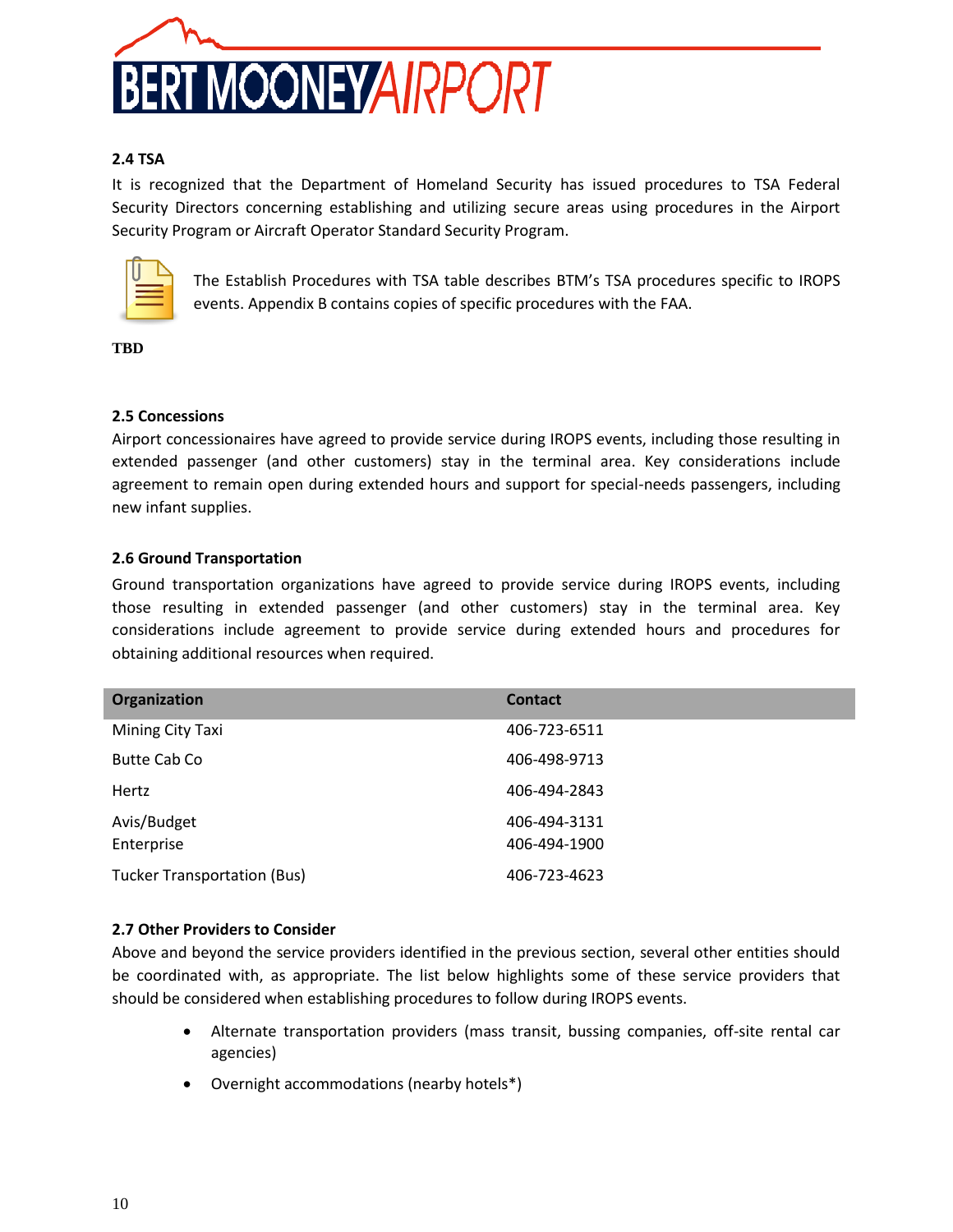

- Military installations (if joint-use)
- FBOs
- Off-site restaurants
- Emergency response (LEO, fire, EMT)
- Red Cross
- FEMA
- Special needs service providers (wheelchairs, oxygen, etc.)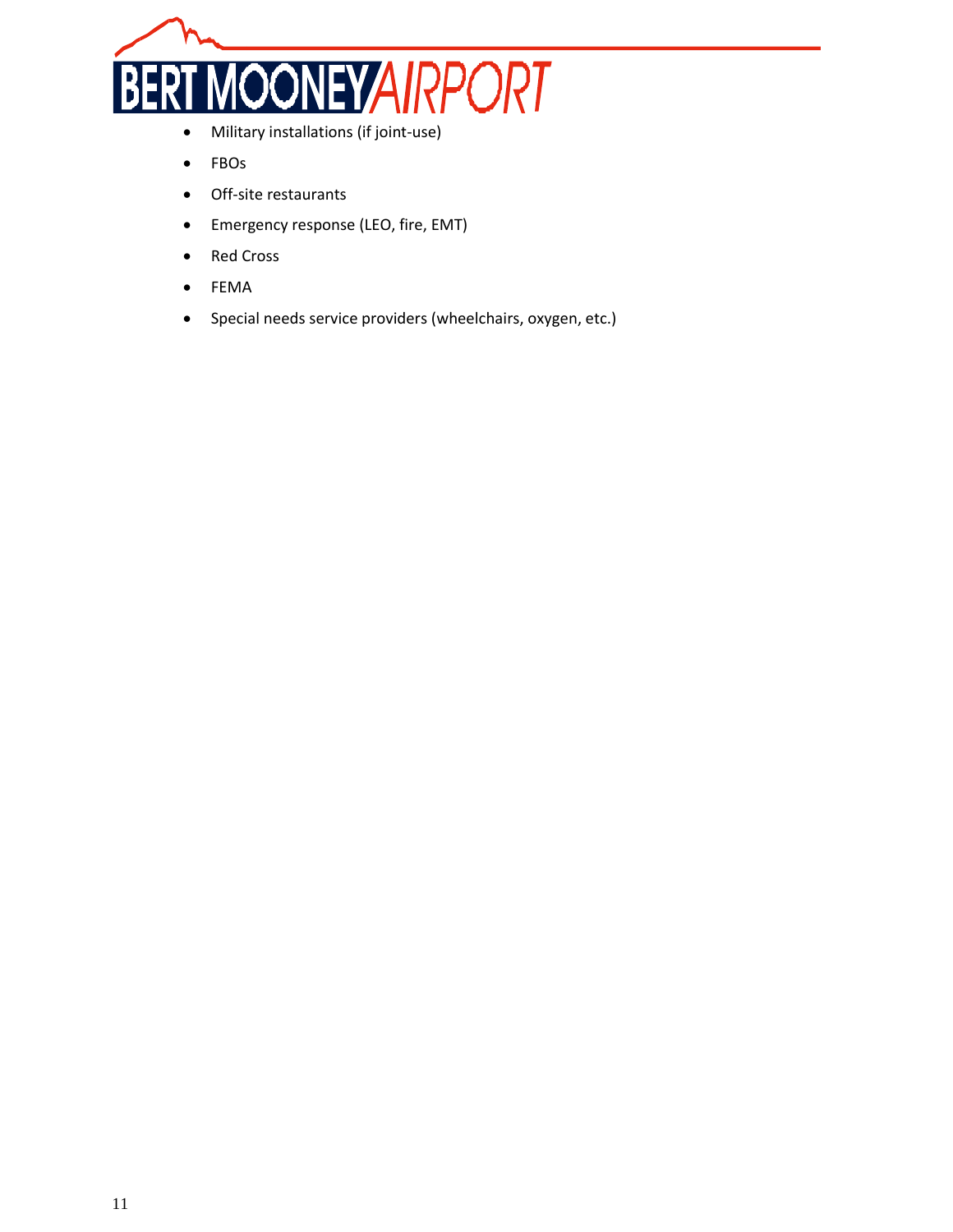# **CHAPTER 3 – CONSOLIDATED COOPERATION ACTIONS DURING AN EVENT**

The joint actions occurring during an IROPS event are described in the following diagram. The BTM IROPS Contingency Committee ensures the capability for coordinating shared aircraft status information. Notification of relevant aspects of aircraft status is provided to a aviation service provider organizations during an IROPS event by the appropriate point of contact.



<span id="page-11-0"></span>*Figure 1. Joint Actions during an IROPS Event.*

# **3.1 Monitoring IROPS Event Indicators**

While some IROPS events are unpredictable (such as power outages, security breaches), many can be handled successfully if service providers are actively anticipating an event. Certain actions taken by service providers on a constant basis can position them well to handle an IROPS event should one occur. Some examples of these actions include tracking aircraft status and tracking weather patterns.

### <span id="page-11-1"></span>**3.2 Aircraft Status**

Aircraft status in the air and on the ground is tracked by both airlines and the FAA to provide accurate, complete, and timely information in regard to expected flight delays and developing local situations. The Aircraft Status table describes procedure checklists for tracking aircraft during IROPS events.



**TDB Topic 3.2A: Aircraft Status**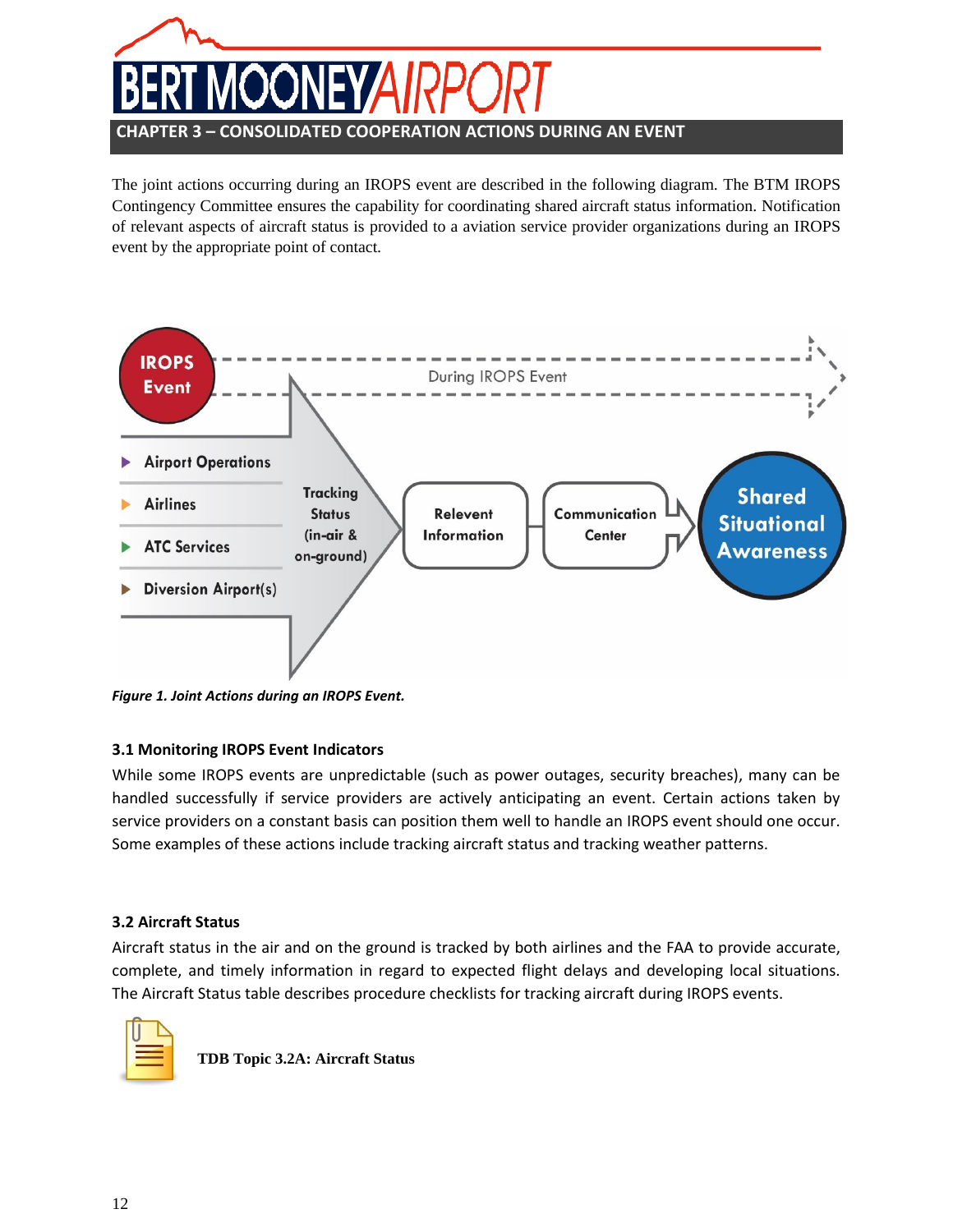

### <span id="page-12-0"></span>**3.3 Tracking Weather**

Weather patterns are tracked by the airport, airlines, and the FAA to predict potential impacts to aircraft operations and to carry out alternate operating procedures (such as diverting flights to alternate airports) to maintain the safety of the crew and passengers as well as operations staff out on the airfield. The Tracking Weather table outlines the roles and responsibilities of airport, airline, and FAA

staff in tracking weather.

**TBD 3.3A: Tracking Weather** 

### <span id="page-12-1"></span>**3.3 IROPS Communications Plans**

Relevant IROPS information, including status and related situational information, is communicated among appropriate BTM organizations during an IROPS event. The Execute IROPS Communication Plans

table describes key elements of BTM's IROPS communications plans.

**TBD 3.3A: IROPS Communication Plans**

### <span id="page-12-2"></span>**3.4 Passenger Support Plans**

Support procedures for passengers and customers during IROPS events include focus while they are on board aircraft, during their deplaning, in the terminal, and when they need ground transportation. The

Execute Passenger Support Plans table describes procedures at BTM for support during an IROPS event.

**TBD 3.4A: Passenger Support Plans**

### <span id="page-12-3"></span>**3.5 Procedures with Airlines**

Airlines operating out of BTM have implemented procedures pertaining to the DOT "3-Hour Rule" and

"4-Hour Rule" relating to IROPS event response. The Execute IROPS Procedures with Airlines table describes the actions to be taken during IROPS events.

**TBD 3.5A: IROPS Procedures with Airlines**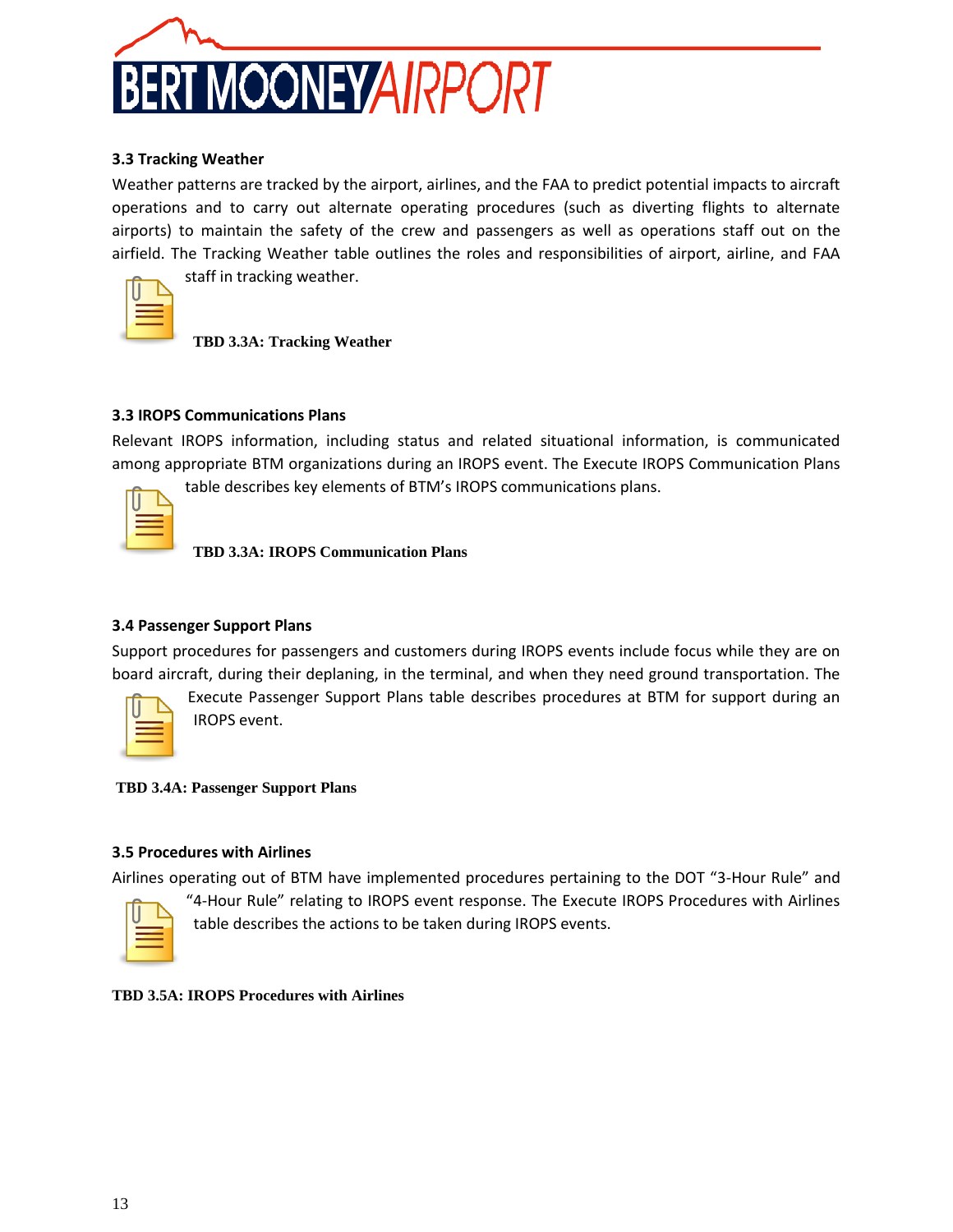

### <span id="page-13-0"></span>**3.6 Procedures with FAA**

The FAA organization at BTM has implemented procedures pertaining to tarmac delay requests related to United States DOT's 14 CFR Part 359 *Enhanced Protection for Airline Passengers*. The Execute IROPS Procedures with FAA table describes (AIRPORT NAME) FAA actions specific to IROPS events.

**TBD 3.8A: IROPS Procedures with FAA**

### <span id="page-13-1"></span>**3.7 Procedures with TSA**

The TSA organization has implemented procedures concerning establishing and utilizing secure areas using procedures in the Airport Security Program or Aircraft Operator Standard Security Program.

The Execute IROPS Procedures with TSA table describes BTM TSA actions specific to IROPS events.

|  | and the state of the state of the state of |  |
|--|--------------------------------------------|--|

**TBD 3.9A: IROPS Procedures with TSA**

### <span id="page-13-2"></span>**3.8 After an IROPS Event**

After an IROPS event, it is important to have a timely and comprehensive assessment of the event. BTM will coordinate this debriefing meeting and include all aviation service providers as well as the IROPS Contingency Response Committee.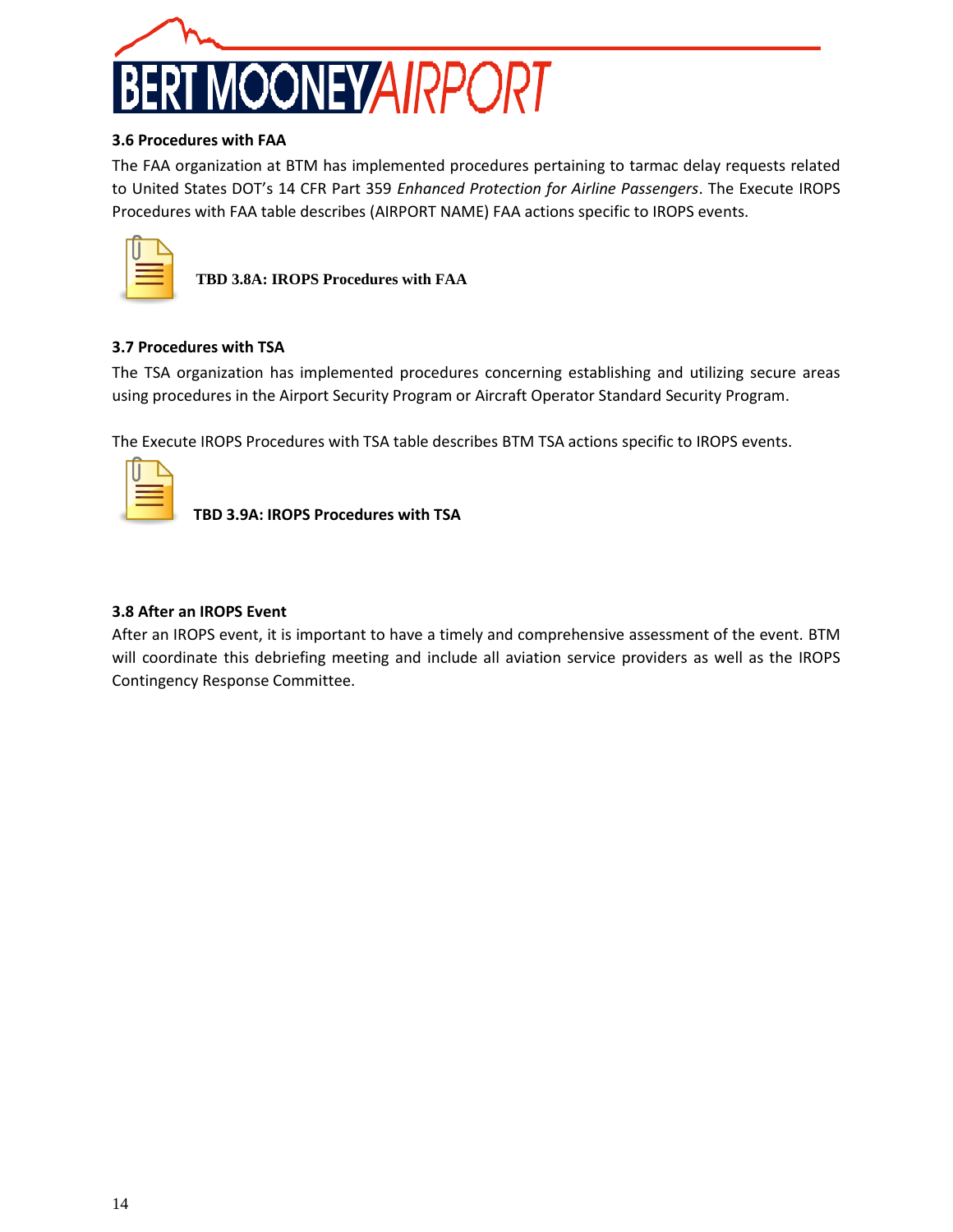

### <span id="page-14-0"></span>**Appendix A – Compliance Matrix of BTM IROPS Contingency Plan with DOT Model Contingency Plan**

Note: The BTM IROPS Contingency Plan describes the overall coordination process used by the BTM IROPS Committee. It also serves to identify and document contingency-related actions requiring coordination between two or more aviation service providers.

This section provides a compliance summary of the BTM IROPS Contingency Plan. [Note: This matrix will be populated following establishment of a required guideline by DOT, if and when such guideline is published.]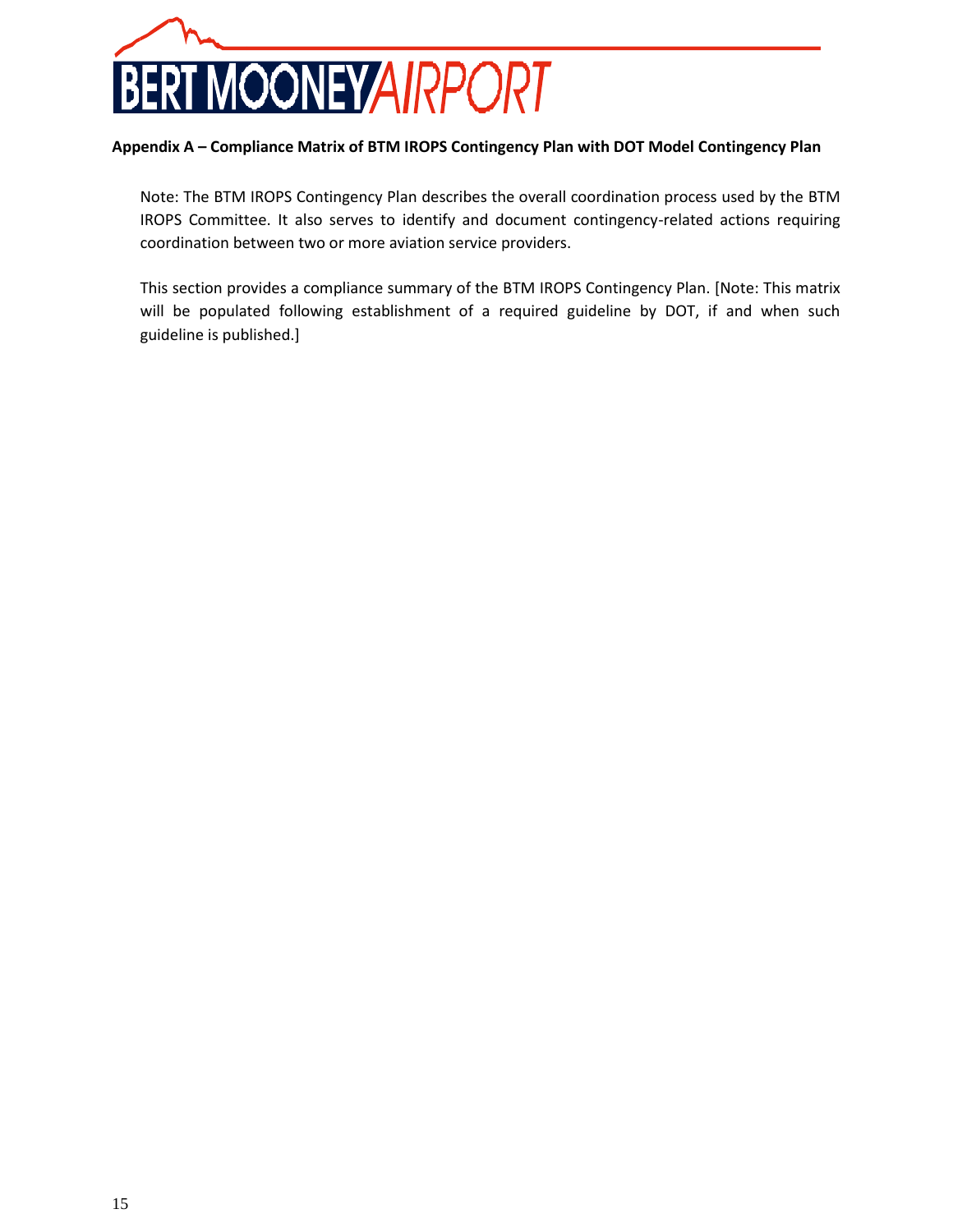

### <span id="page-15-0"></span>**Appendix B – Reference Documents**

Reference documents that will be included as they are completed included:

- $\lnot$  Copies of procedures put in place with aviation service providers, such as:
	- Airlines
	- FAA
	- CBP
	- TSA

Other reference documents an airport may want to place in this appendix include guidance from the United States DOT, such as:

- $\lnot$  "Development of Contingency Plans for Lengthy Airline On-Board Ground Delays," Developed by the United States DOT National Task Force to Develop Model Contingency Plans to Deal with Lengthy Airline On-Board Ground Delays, November 12, 2008.
- United States DOT final rulemaking 14 CFR Part 259 *Enhanced Protection for Airline Passengers*  2010 and 2011.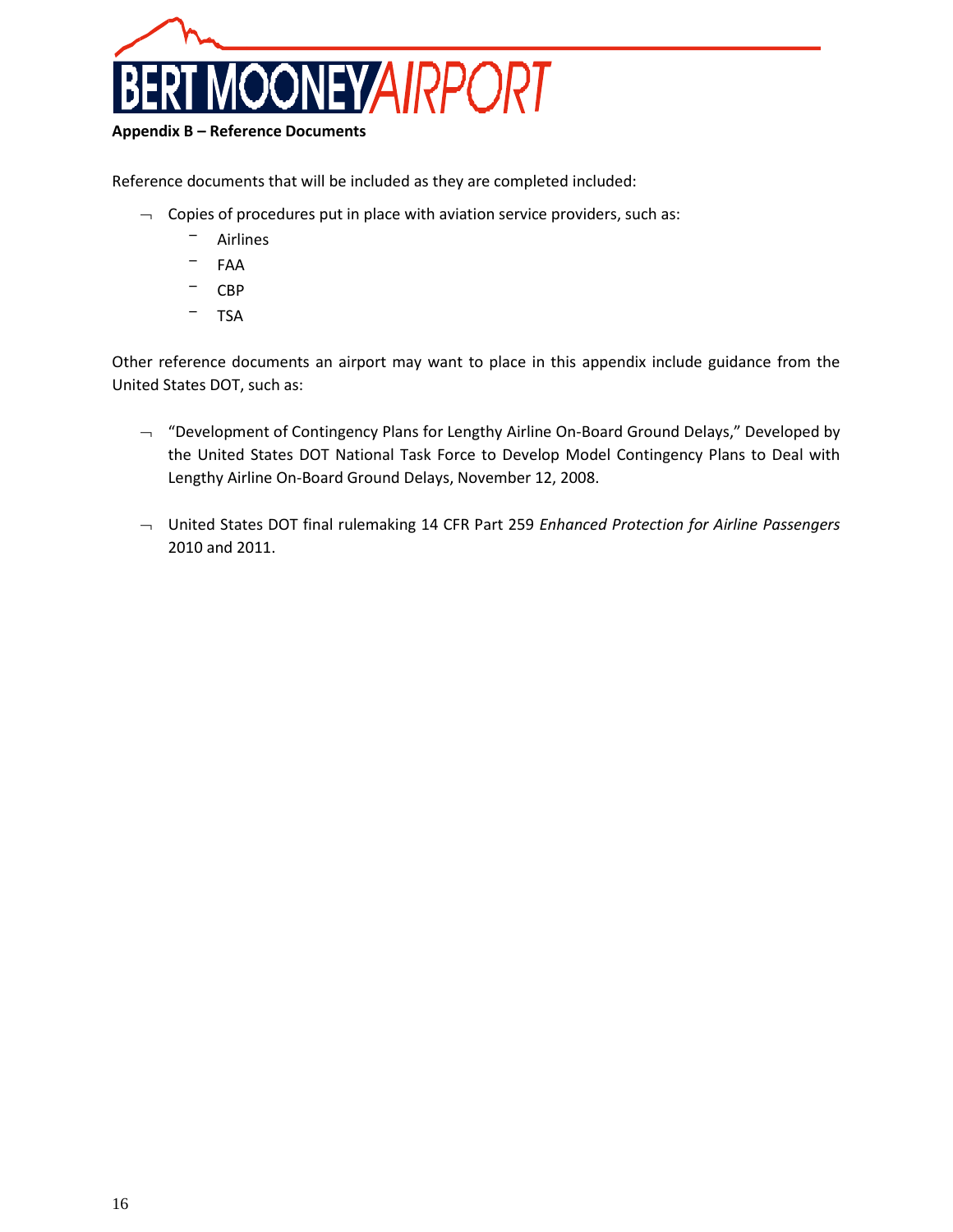

### <span id="page-16-0"></span>**Appendix C – Status of Plan Details**

The following table serves as a working summary of the actions within the current version of the BTM IROPS Contingency Plan. It is intended that each item in the table be reviewed periodically for status and outlook by the IROPS Contingency Response Committee.

|                                                             | Last          | <b>Expected</b> |
|-------------------------------------------------------------|---------------|-----------------|
| <b>Topic</b>                                                | <b>Update</b> | <b>Update</b>   |
| <b>IROPS Contingency Response Committee</b>                 | 05/23/22      |                 |
| <b>IROPS Response Plan Review</b>                           | 05/23/22      |                 |
| <b>IROPS Event History</b>                                  | 05/23/22      |                 |
| <b>Customer Needs</b>                                       | 05/23/22      |                 |
| <b>Tracking Delayed Aircraft</b>                            | 05/23/22      |                 |
| <b>Support For Passengers</b>                               | 05/23/22      |                 |
| <b>Tracking Resource Inventory</b>                          | 05/23/22      |                 |
| <b>Procedures With Airlines</b>                             | 05/23/22      | 07/01/22        |
| Procedures With FAA                                         | 05/23/22      | 07/01/22        |
| Procedures With CBP                                         | 05/23/22      | 07/01/22        |
| Procedures With TSA                                         | 05/23/22      | 07/01/22        |
| <b>Aircraft Status</b>                                      | 05/23/22      | 07/01/22        |
| <b>Tracking Weather</b>                                     | 05/23/22      | 07/01/22        |
| <b>Execute IROPS Communication Plan</b>                     | 05/23/22      |                 |
| <b>Execute Passenger Support Plans</b>                      | 05/23/22      |                 |
| <b>Executing IROPS Procedures With Airlines</b>             | 05/23/22      | 07/01/22        |
| Executing IROPS Procedures With FAA                         | 05/23/22      | 07/01/22        |
| <b>Executing IROPS Procedures With CBP</b>                  | 05/23/22      | 07/01/22        |
| <b>Executing IROPS Procedures With TSA</b>                  | 05/23/22      | 07/01/22        |
| <b>Executing IROPS Procedures for Ground Transportation</b> | 05/23/22      | 07/01/22        |
| Debriefing IROPS Event                                      | 05/23/22      |                 |
| <b>Capturing Lessons Learned</b>                            | 05/23/22      |                 |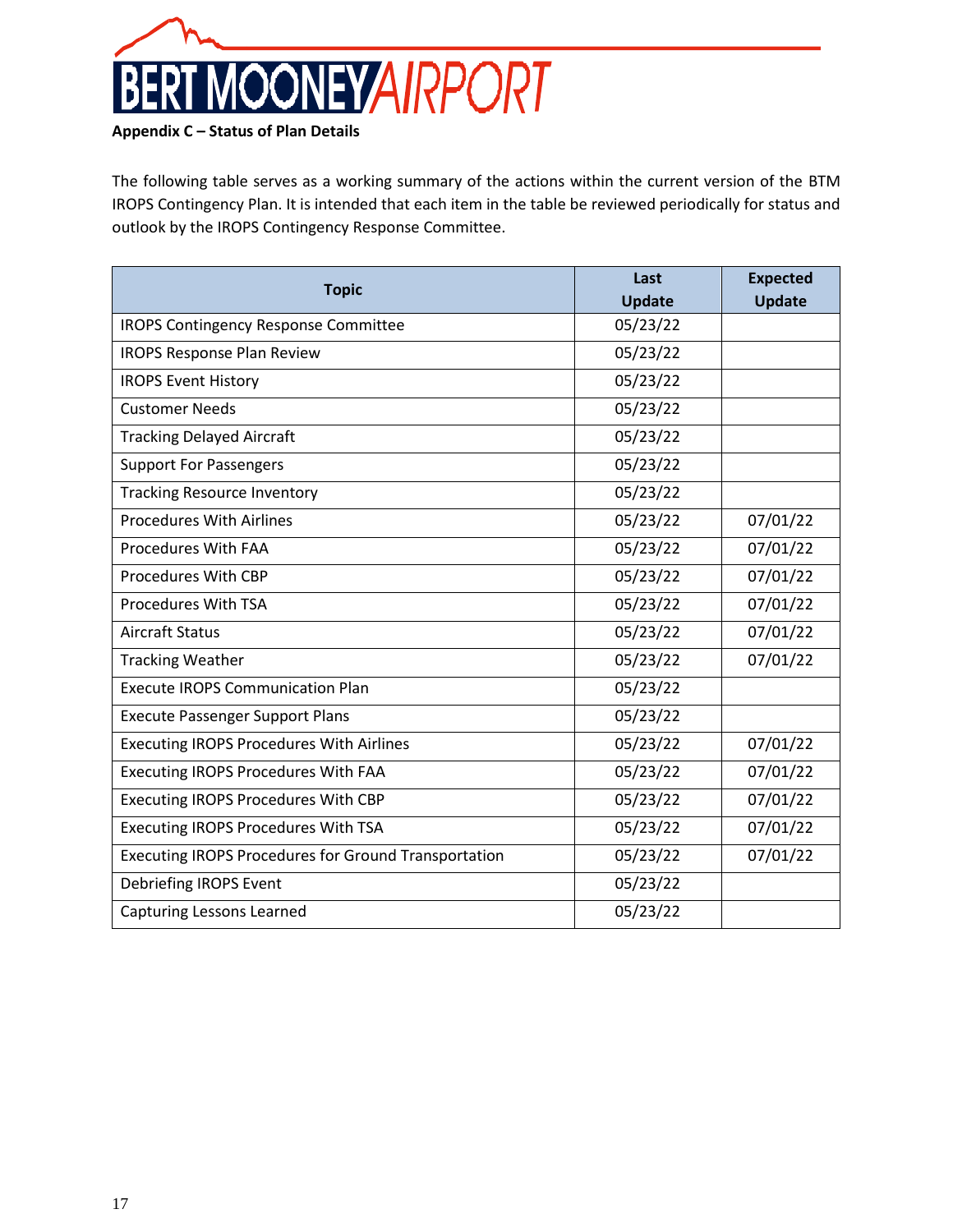

<span id="page-17-0"></span>**Appendix D – Contact Details for BTM IROPS Contingency Response Committee and Points of Contact for Agencies during an IROPS Event**

| <b>IROPS Contingency Response Committee</b>                                                   |                                  |                          |  |  |
|-----------------------------------------------------------------------------------------------|----------------------------------|--------------------------|--|--|
| Please modify this table as appropriate for your needs, and add additional rows as necessary. |                                  |                          |  |  |
|                                                                                               | <b>Contact Name &amp;</b>        |                          |  |  |
| Organization                                                                                  | <b>Phone Number</b>              | <b>Alternate Contact</b> |  |  |
|                                                                                               | Committee Chairperson            |                          |  |  |
| <b>Airport Authority</b>                                                                      | Pam Chamberlin 406-494-3771 x 10 |                          |  |  |
| <b>Airport Operations</b>                                                                     |                                  |                          |  |  |
| <b>Airport Authority</b>                                                                      | Rick Ryan 406-498-5842           |                          |  |  |
| Airport Authority                                                                             | LEO 406-490-1406                 |                          |  |  |
| Airlines                                                                                      |                                  |                          |  |  |
| <b>SkyWest Airlines</b>                                                                       | Paul Seegar 406-494-2096         |                          |  |  |
|                                                                                               | 406-498-1182                     |                          |  |  |
| <b>SkyWest Airlines</b>                                                                       | Cheryl Rutt 406-223-2987         |                          |  |  |
|                                                                                               |                                  |                          |  |  |
|                                                                                               |                                  |                          |  |  |
|                                                                                               |                                  |                          |  |  |
|                                                                                               | Concessions                      |                          |  |  |
| Sandy Thomas                                                                                  | 406-533-9319                     |                          |  |  |
|                                                                                               |                                  |                          |  |  |
| <b>Ground Transportation</b>                                                                  |                                  |                          |  |  |
| <b>Tucker Transportation</b>                                                                  | 406-723-4623                     |                          |  |  |
| Mining City Taxi                                                                              | 406-723-6511                     |                          |  |  |
| <b>Butte Cab Co</b>                                                                           | 406-498-9713                     |                          |  |  |
| Hertz                                                                                         | 406-494-2483                     |                          |  |  |
| Budget/Avis                                                                                   | 406-494-3131                     |                          |  |  |
| Enterprise                                                                                    | 406-388-7420                     |                          |  |  |
|                                                                                               |                                  |                          |  |  |
|                                                                                               | Hotel                            |                          |  |  |
|                                                                                               |                                  |                          |  |  |
| Copper King Inn                                                                               | 406-533-6960                     |                          |  |  |
| <b>Butte Plaza Inn</b>                                                                        | 406-494-3500                     |                          |  |  |
| Holiday Inn                                                                                   | 406-782-2000                     |                          |  |  |
| Hampton Inn                                                                                   | 406-494-2250                     |                          |  |  |
| Fairfield Inn                                                                                 | 406-494-3000                     |                          |  |  |
| <b>Government Agencies</b>                                                                    |                                  |                          |  |  |
|                                                                                               |                                  |                          |  |  |
| <b>Public Safety Operations</b>                                                               |                                  |                          |  |  |